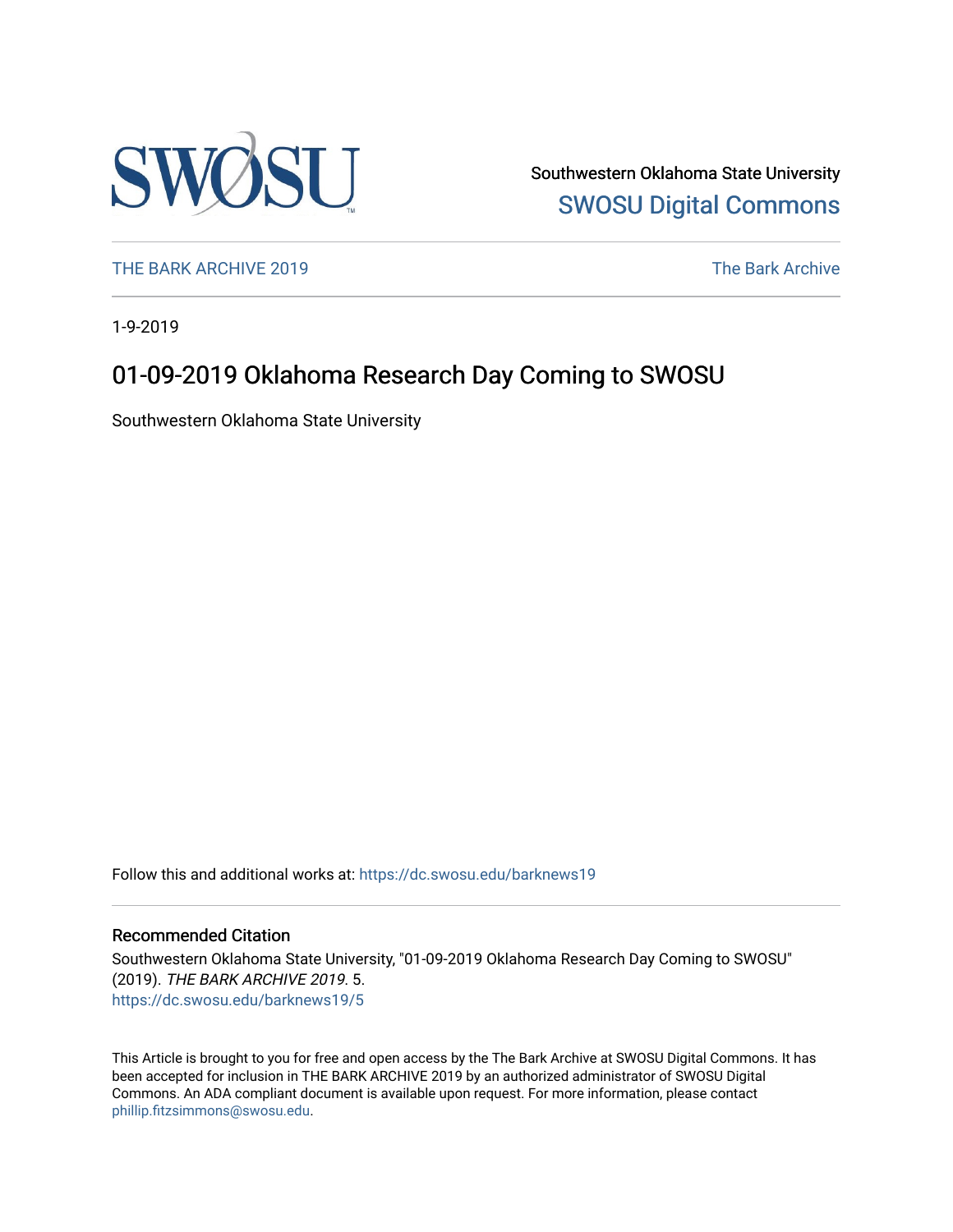



# **Oklahoma Research Day Coming to SWOSU**

Southwestern Oklahoma State University will host Oklahoma's premier undergraduate research fair in 2019.

The 20 $^{\rm th}$  annual Oklahoma Research Day will be held Friday, March 8, on the Weatherford campus, and organizers are expecting nearly 1,000 students and faculty from universities and colleges around the state to attend.

Events will be held in the Pioneer Cellular Event Center and Wellness Center, both on the SWOSU campus.

Dr. Lori Gwyn, director of the SWOSU Office of Sponsored Programs, said the event allows students to present original research and scholarly works to their peers and community.

"SWOSU is pleased to host this big event both in 2019 and 2020," Gwyn said. "This is the first time for the event to be held on our campus, so naturally we want it to be an enjoyable day for all the students and faculty who will be coming to SWOSU."

Additional information about the research day is available at OklahomaResearchDay.com. Gwyn said volunteers are needed to help with the event, and anyone wanting to help with the March 8 event can contact her at 580.774.7012.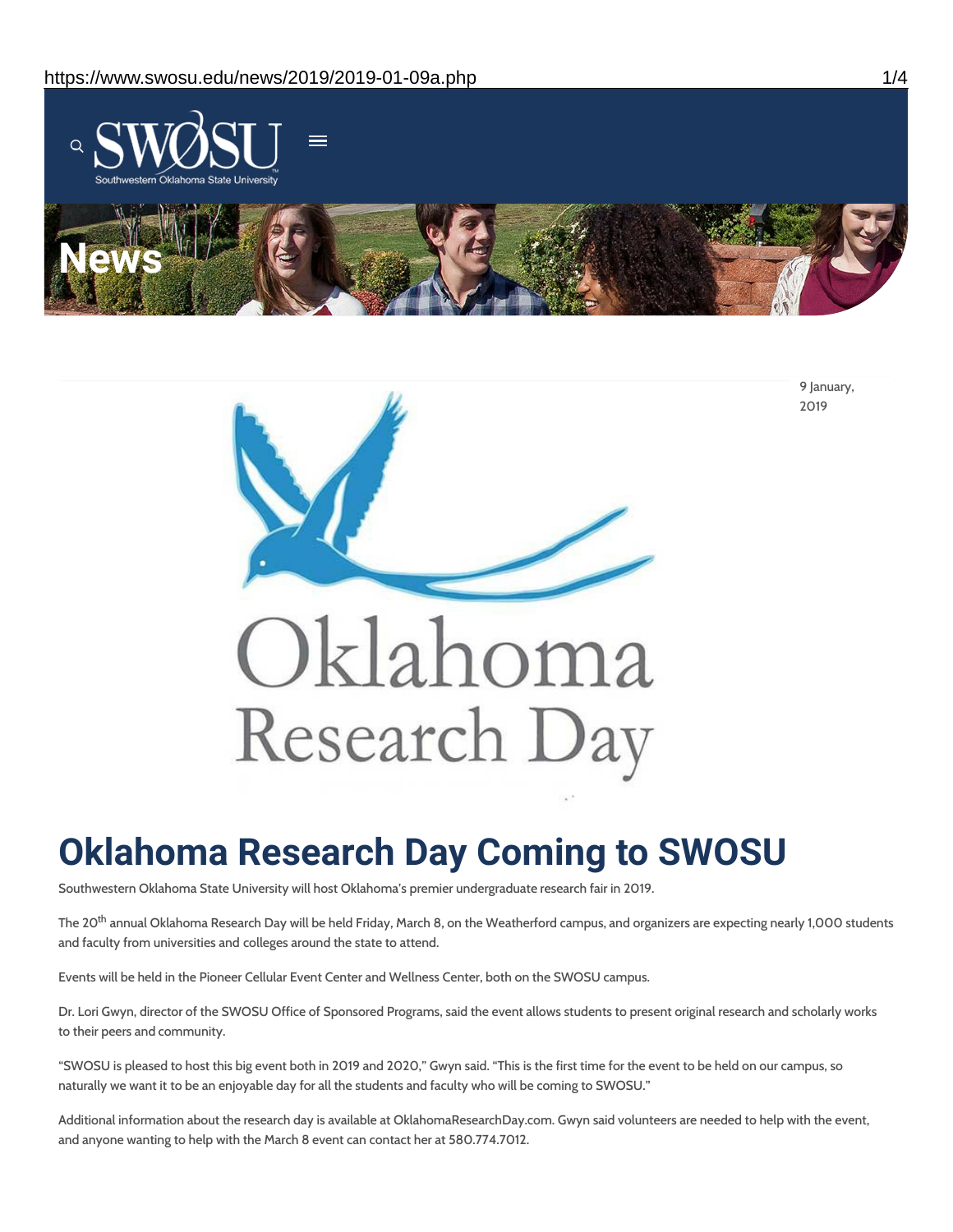| https://www.swosu.edu/news/2019/2019-01-09a.php | 2/4 |
|-------------------------------------------------|-----|
| <b>Academics</b>                                | D   |
| Administration                                  | D   |
| Alumni and Foundation                           | D   |
| Community                                       | D   |
| Events                                          | D   |
| <b>Faculty and Staff</b>                        | D   |
| Miscellaneous                                   | D   |
| Sayre                                           | D   |
| <b>Students</b>                                 | D   |

## **Archive Links**  $2018$  $2019$ [2020](https://www.swosu.edu/news/2020/index.php)  $\blacksquare$ [Archive](https://dc.swosu.edu/bark/) **Archive Archive Archive Archive Archive** Archive Archive Archive Archive Archive Archive Archive Archive



### Weatherford Campus

100 Campus Drive Weatherford, OK 73096

### Sayre Campus

409 E Mississippi Ave Sayre, OK 73662

Connect to Us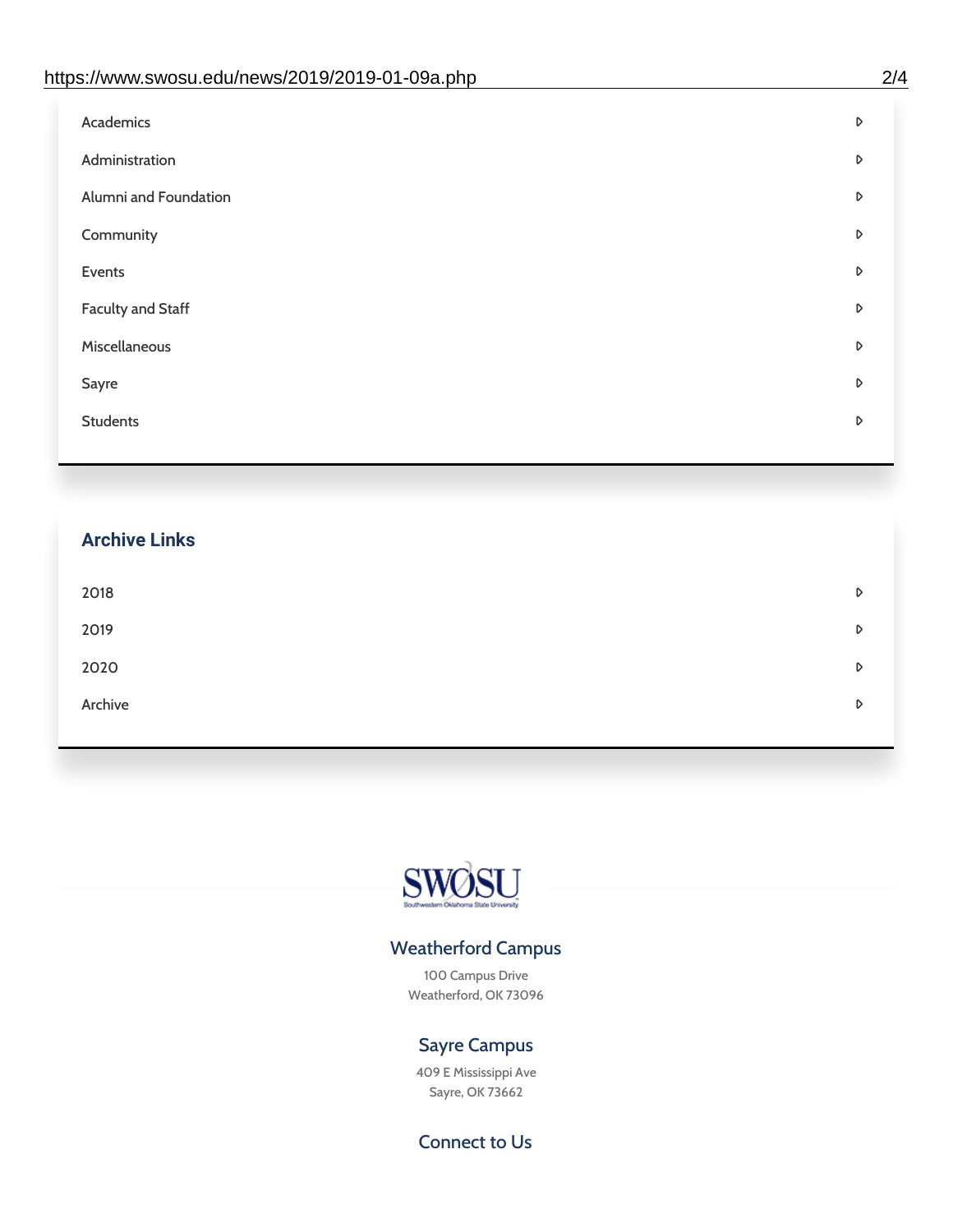千岁回调

Contact [Information](https://www.swosu.edu/about/contact.php) [University/Facility](https://www.swosu.edu/about/operating-hours.php) Hours [Campus](https://map.concept3d.com/?id=768#!ct/10964,10214,10213,10212,10205,10204,10203,10202,10136,10129,10128,0,31226,10130,10201,10641,0) Map

Give to [SWOSU](https://standingfirmly.com/donate)

Shop [SWOSU](https://shopswosu.merchorders.com/)



**[Directory](https://www.swosu.edu/directory/index.php)** 

[Calendar](https://eventpublisher.dudesolutions.com/swosu/)

[Apply](https://www.swosu.edu/admissions/apply-to-swosu.php)

[GoSWOSU](https://qlsso.quicklaunchsso.com/home/1267)

[Jobs@SWOSU](https://swosu.csod.com/ux/ats/careersite/1/home?c=swosu)



Current [Students](https://bulldog.swosu.edu/index.php)

[Faculty](https://bulldog.swosu.edu/faculty-staff/index.php) and Staff

**Enrollment Management** [580.774.3782](tel:5807743782)

> **PR/Marketing** [580.774.3063](tel:5807743063)

**Campus Police** [580.774.3111](tel:5807743111)